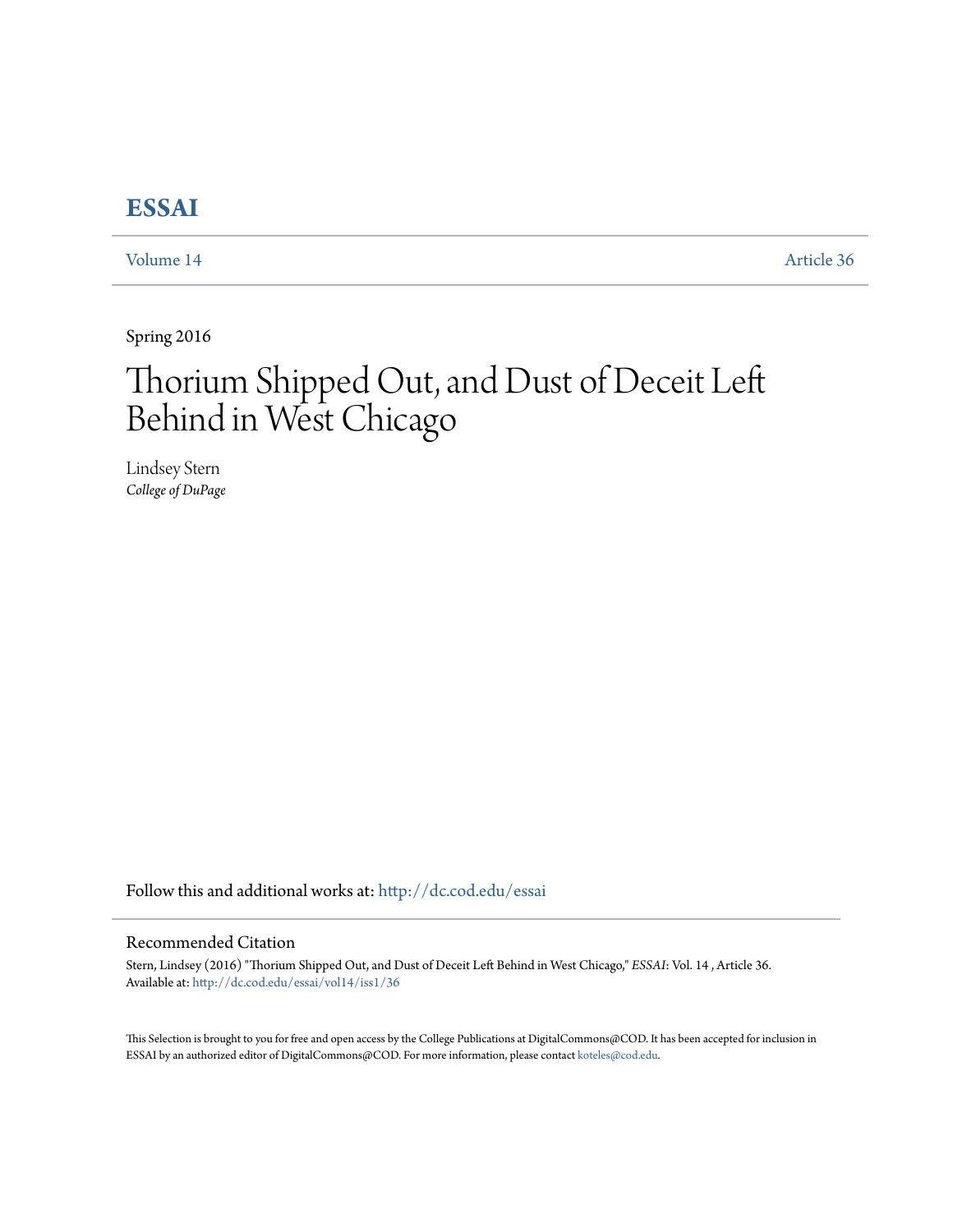#### Thorium Shipped Out, and Dust of Deceit Left Behind in West Chicago

### by Lindsey Stern

(English 1102)

hen people reminisce about their hometown, most people daydream about childhood memories of playing in the creek with the neighborhood kids, running around at the town parks, and spending practically their whole summer enjoying the fresh air. The children When people reminisce about their hometown, most people daydream about childhood<br>
memories of playing in the creek with the neighborhood kids, running around at the town<br>
parks, and spending practically their whole summer they played in, the soil, water, and air was contaminated with radioactive waste derived from the element thorium. Thorium is a naturally occurring element that is stored deep within the ground, but turns radioactive once the metal is tampered with ("Thorium"). Thorium was brought to the town of West Chicago in 1931, by a company named The Lindsay Light Company to a building known as The Rare Earths Facility (Capettini). The Rare Earths Facility processed and extracted thorium from monazite ores, and used the purest form of thorium to make gaslight mantles that glowed when heated as a source of light before electricity was more prominent (Capettini).

The uses of thorium were praised in such an era, but the waste left behind after the company extracted what they needed from the ores was the dangerous part. Black sand-like particles known as radioactive mill tailings were dumped throughout various locations in West Chicago including The Rare Earths Facility grounds, Reed-Keppler Park, Kress Creek, and the sewage treatment plant (Robeznieks). From the 1931 to 1950, The Lindsay Light offered the mill tailings to employees and residents to use as fill dirt in their yards or for various landscaping projects (Robeznieks). Within that nineteen year span, there were no records of who used the fillers or where the fillers were used. In 1967, The Rare Earths Facility was purchased by a well-known energy company based out of Oklahoma named Kerr-McGee (Capettini). Kerr-McGee continued the extraction of thorium and dumping radioactive waste, until the close of the facility in 1973 (Capettini). The last rail car load of material contaminated by radioactive thorium did not leave the town of West Chicago until November of 2015 (Capettini). The total radioactive waste weighed 1.6 million tons and filled 16,000 rail cars (Capettini). This essay will argue that the forty-two years that it took Kerr Mcgee to remove radioactive thorium from land in West Chicago after the company closed has taken an unnecessary toll on the environment and nearby community. The health and safety of the people of West Chicago has been ignored for numerous years. The residents have suffered the consequences of the negligence on the company's behalf, denying them the right to live in an environment free of radioactive chemicals.

Many residents of West Chicago were uninformed as to the locations of the radioactive waste and the environmental damages it caused during and after the removal of the material. All of the mill tailings that were used as filler dirt around residential areas of West Chicago were said to have been removed as contaminated soil. People do not realize the larger concern that it was not only the mill tailings that contaminated the soil, but also the air and water was contaminated every time the material was tampered with. The Environmental Protection Agency provided a report that stated, "Thorium-contaminated soil emits gamma radiation and once the contamination is disturbed, the risks increase" ("Lindsay Light"). Not only was the radiation harmful while it was piled high in various locations in West Chicago, but it also emitted further danger every time it was moved. An additional Superfund site report from the EPA stated that as of August 30, 1990, Kerr-Mcgee had excavated many residential properties and removed the contaminated soil and dumped it at The Rare Earths Facility in West Chicago ("Superfund Site"). The EPA also included that many residential areas were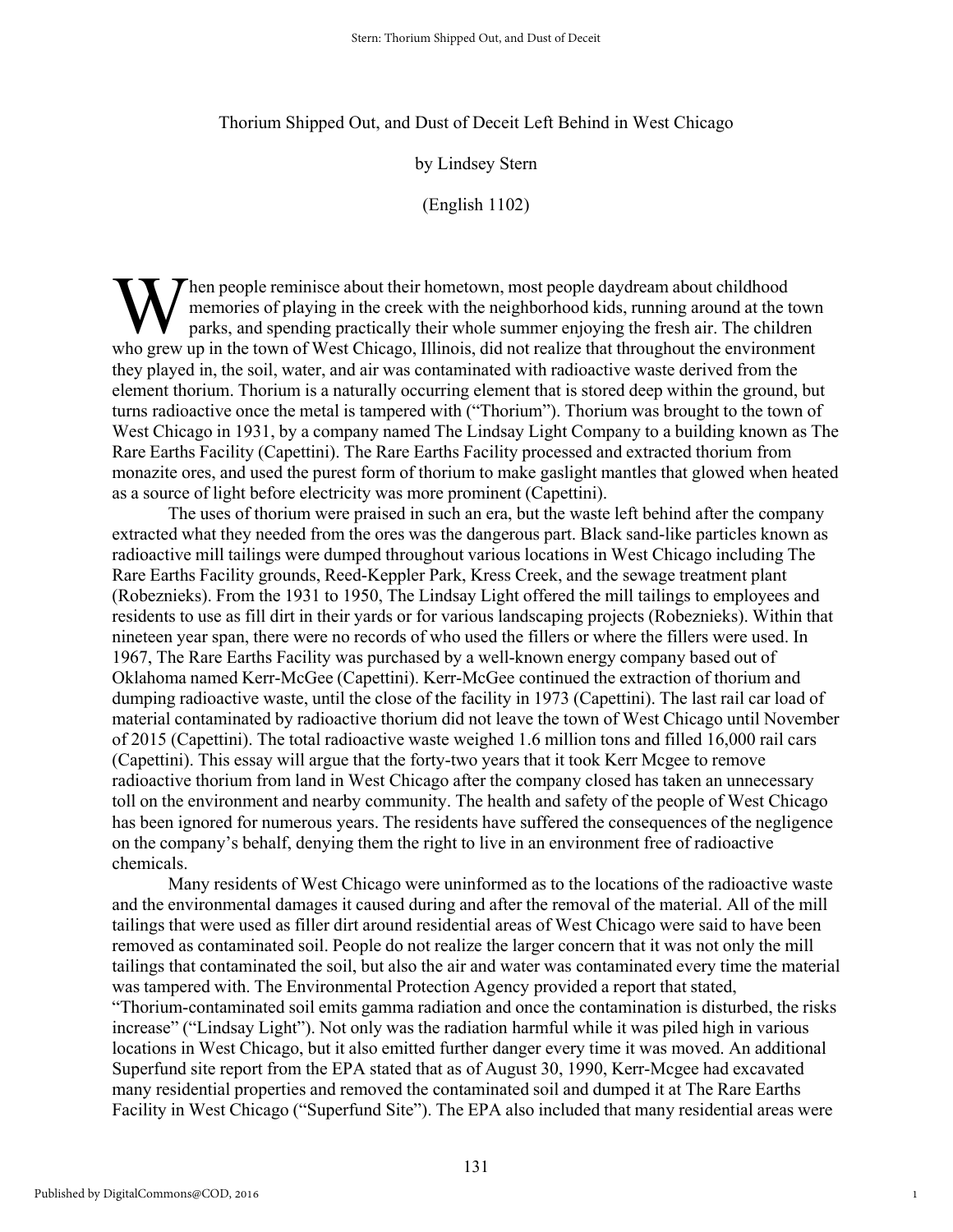contaminated and multiple properties surrounding the facility were at risk due to windblown contamination from the waste piles ("Superfund Site"). After learning about how the wind can affect contamination, it is highly possible that the company caused even more contamination in the process by moving the material. Quite possibly the movement of the material may have contaminated properties near the facility that had already been checked and cleaned up. Moving the problem across town did not get rid of the dangerous situation. The material moved seemed to be a cover up on the company's behalf to avoid future conflict or blame for contamination. Apparently the company wanted the people of West Chicago to believe that they were displaying concern for their safety by moving the material to The Rare Earths Facility. In reality, this now put the residents surrounding The Rare Earths Facility at risk.

As if the air and soil in West Chicago were not enough to be tampered with by the companies contaminated waste, the water was not to be forgotten about. The National Priorities List reported in 1984 that the facilities waste also entered Kress Creek and the West Branch of the DuPage River through a storm sewer and drainage ditch contaminating several feet of sediment and water ("NPL Site"). The NPL also included that an estimated 20,000 people obtain drinking water from the municipal and private wells within three miles of the Kress Creek contaminated site ("NPL Site"). The drinking water in West Chicago had been contaminated as well as the soil and air making it impossible for the residents not to come into contact with the radiation. In 1984, the EPA added multiple West Chicago sites of contamination to their superfund cleanup list ("Superfund Site"). The residents started to notice men dressed in anti-contamination suits cleaning up and testing various residential areas ('Superfund Site"). Men dressed in the anti-contamination suits really sparked the public's curiosity of the dangers of what was in their soil. Although areas where the material was dumped throughout West Chicago were well known, attempting to discover where exactly the contamination spread to was nearly impossible due to the water, soil, and air all being contaminated.

The attention called to of one resident in particular, Jennifer Fawell, raised suspicion about the radioactive waste that was dumped throughout West Chicago and the eleven million cubic feet of radioactive waste stored at the facility near her home (Schmeltzer). In 1975, Fawell contracted a form of Hodgkin's disease at the age of sixteen (Schmeltzer). After a ten year health battle her family became suspicious when Kerr-McGee knocked on their door wanting to test their land for contamination (Schmeltzer). The positive contamination results particularly near where Fawell played in the sandbox as a child, led her to create a lawsuit alleging that Kerr-McGee knew about the dangerous radioactive contamination that was spreading throughout the town of West Chicago (Schmeltzer). Fawell fought claiming that her cancer was a result of the company's negligence and failure to notify the residents of the dangerous health effects that the radioactive waste can cause (Schmeltzer). Fawell and her family's story of being in the dark about the damages thorium can cause remains no different for the rest of the town residents. Kerr-Mcgee taking ten years after the facility had closed to start testing yards for contamination was too late in Fawell's case. As a West Chicago resident myself, living only six blocks away from the facility and not knowing much about the harmful radioactive waste that lingered throughout the town, allows me to empathize with Fawell. I do not recall Kerr-McGee ever knocking on my family's front door offering to test our soil for contamination. When thinking about it, maybe it would not have made a difference having our soil checked after now knowing that the air and water was also contaminated. Kerr-McGee taking their time to "fix" the issue and failing to reveal the harmful effects that thorium causes to human health was completely unacceptable.

Kerr-McGee was trying hard to conceal the dangers of thorium and not taking responsibility for their dumping of the radioactive waste, and connections of more health issues related to the radiation arose with other residents. In the article, "Assault on Mount Thorium" by Andis Robeznieks, resident Judy Wall recalls playing in Kress Creek as a child and, "there was a place where there was almost like sewage coming in and when we'd play in it we would literally turn purple" (Robeznieks).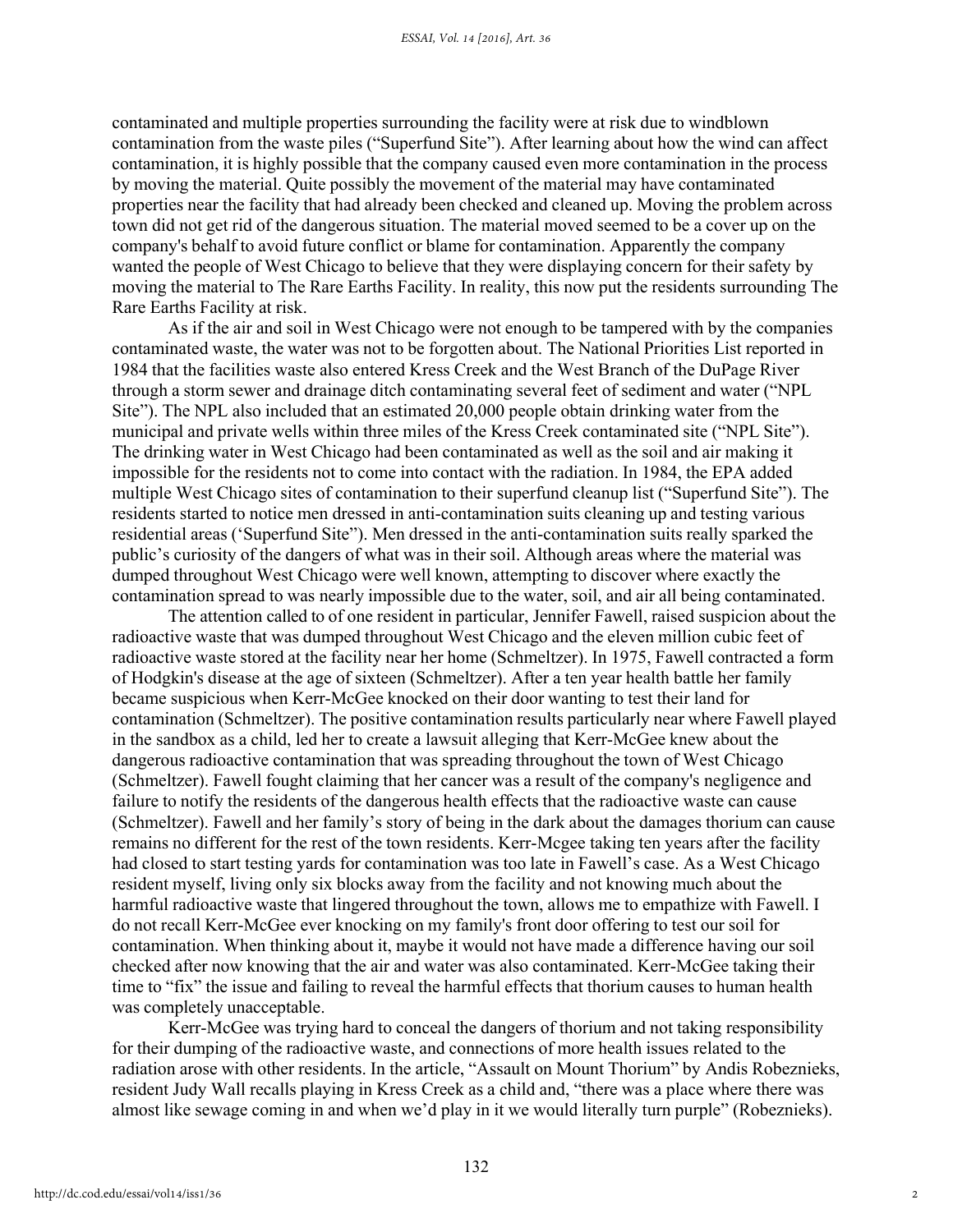In addition, Walls would catch fish to eat and recalled finding deformed fish and duck eggs without shells (Robeznieks). Walls later contracted Hodgkin's disease (Robeznieks). Two residents that had been directly exposed to the contamination in West Chicago contracted a type of cancer that attacked their lymph nodes called Hodgkin's disease. It is highly possible that more residents have become exposed to similar radiation. According to the Agency for Toxic Substance and Disease Registry (ATSDR), after exposure to thorium, it accumulates in the bone and lymph nodes of the body ("Toxicological"). Also, after inhalation, studies have found an "increased incidence of respiratory diseases, as well as blood forming tissue, lung, lymphatic, and pancreatic cancers in humans ("Toxicological"). Concerning children's health the report also states that children have a higher health risk after contact with contaminated soil, and any contact should be avoided ("Toxicological"). Coincidently, two residents contracted the exact same type of cancer and at a young age, they both had direct exposure to the radiation, in two different areas of the same town. Children innocently playing outside in their neighborhood, at the town parks, and near creeks, should never be exposed to a life threatening risk. Looking at the bigger picture, a company should never be allowed to conceal information about toxic waste, and Kerr-McGee should have properly disposed of the waste many years prior. The longer the waste lingered, the risk of further damage heightened.

The public started to notice the negligence on the company's behalf and the waste being stored in town started to concern the residents. In 1986, many West Chicago homeowners appealed to the U.S. Supreme Court asking for a forced removal of the radioactive waste stored at the shutdown Kerr-McGee facility, stating that they were in violation of state law due to the waste being hazardous material (Schmelter). The U.S. Supreme court refused to hear the case stating that "a federal court cannot use state law to order the removal of the waste" (Schmelter). The federal government ignored the matter by claiming it was the state's jurisdiction. Residents were becoming fed up with the company's negligence and they were ignored by the federal government when they took their case to court. Both Kerr-McGee and the federal government knew they could brush the responsibility onto another entity. The residents of West Chicago just wanted the company to take responsibility for their actions. They wanted to live in a town free of radiation.

The company knew that attention was being drawn to the negative effects that the waste had caused the residents, and the fear set in. As residents began to put the pieces together concerning Kerr-McGee's negligence the company knew that they had to come up with a quick solution to conceal the extensive contamination (Robeznieks). Kerr-McGee officials proposed a solution of storing the material in a tomb made of clay to stand four stories high, taking up 27 acres of the 46 acre site in the middle of town (Robeznieks). In 1990, Kerr-Mcgee's proposal for the permanent on-site disposal facility was accepted by the Nuclear Regulatory Commision and would have cost the company \$25 million to complete (Robeznieks). The Nuclear Regulatory Commission (NRC) was responsible for granting Kerr-McGee other licences that allowed them to keep the material in town for many years (Robeznieks). Ruling in favor of their license holders ideas was the only safe way for them to continue profiting by collecting their licensing fees from large corporations (Robeznieks). In regards to the newly proposed dump site, the NRC did not investigate what exactly they were providing a license for, and did not display concern for where Kerr-McGee wanted to build the clay tomb because all they were concerned about was collecting their licensing money and maintaining a positive rapport with big business (Robeznieks). The NRC did not take the time to investigate the potential hazards of the long-term radioactive waste storage facility being built in the middle of a residential neighborhood. According to a *Chicago Tribune* article, "scientists state that the thorium particles would have continued to release radiation through the clay tomb for millions of years" (Meyer). The article also states that the residents wanted the thorium removed completely by shipping it out to a remote waste facility, which would have costed Kerr-McGee more than \$120 million to complete (Meyer). Kerr-McGee only considered the fastest method they could find to make the public believe that they were taking responsible action for their negligence and to save the company millions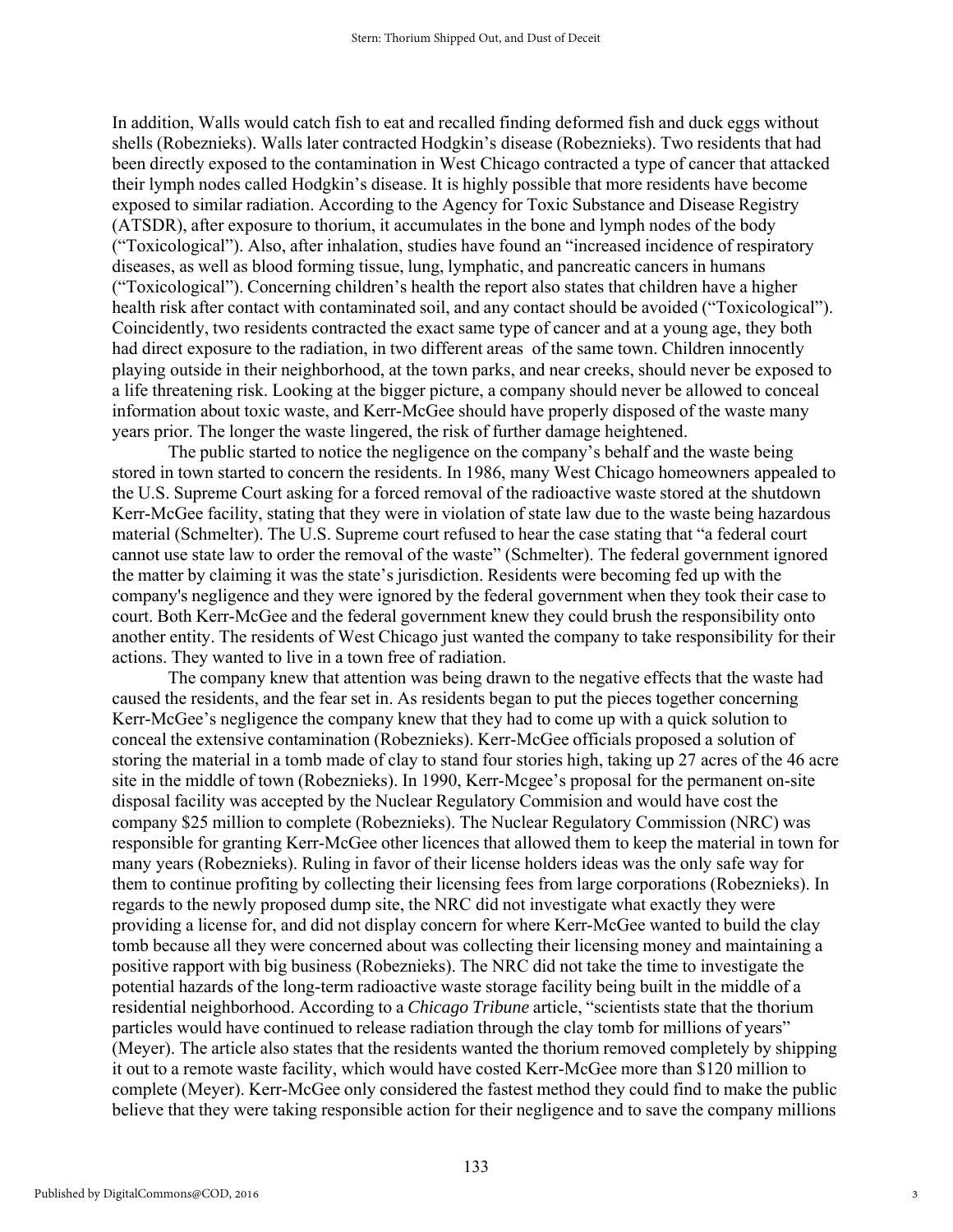of dollars by avoiding the proper disposal that the residents requested. Not to mention, Kerr-McGee could have used the permanent radioactive waste disposal facility as a way to make more money. The new facility could have potentially allowed other companies to haul radioactive waste directly through the residential neighborhood to dump it into the clay tomb. Building a tomb around the radiation was the large corporation's attempt to mask the issue for a much lower cost, and could have potentially made them money.

The term "masking" was an appropriate term to describe Kerr-McGee's continued negligence. Kerr-McGee was not only causing environmental damage in West Chicago but in several states across the U.S. as well ("Tronox"). According to an EPA enforcement case summary of Tronox, in 2005, Kerr-McGee came up with a plan to transfer their environmental damages, torts, and liabilities from several states onto a spin-off company named Tronox ("Tronox"). Tronox was created to rid the parent company, Kerr-McGee, from responsibility and liabilities accumulated by the chemical portion of the company ("Tronox"). However, Kerr-McGee's most valuable gas and oil assets were transferred to a new company named Kerr McGee Chemical Corporation, which was later sold to Anadarko Petroleum Corporation for \$19 billion ("Tronox"). Pam Hunter states in her article "Anadarko to Pay \$4.4B for Cleanup," that "Kerr-McGee knew exactly what they were doing by transferring their liabilities onto a spin-off company, and by separating their assets to protect only their most profitable portions" (Hunter). The Department of Justice reported in the case summary for the Tronox bankruptcy that in 2009, Tronox filed for bankruptcy and the Federal government discovered Kerr-McGee's spin-off scheme and sued Anadarko for for \$5.15 billion ("Historic"). According to the DOJ, "the settlement constituted the largest payment for the cleanup of environmental contamination ever obtained in a lawsuit by the Department of Justice" ("Historic"). On January 21, 2015, the settlement agreement went into effect and the \$5.15 billion was put into a trust, separating \$4.14 billion for cleanup across the United States, and \$600 million in a separate trust to pay tort victims ("Historic"). Clearly, Kerr-McGee was not only disobeying disposal of waste laws in West Chicago but in various parts across the country as well. The company knew how to avoid taking responsibility for their actions and Illinois was not the only state to fall victim to their schemes. Kerr-McGee thought they could escape their liabilities, but the federal government finally caught them red handed and forced them to pay for the cleanup of the hazardous waste.

Looking at the bigger picture, Kerr-McGee's continued negligence has suffered deadly consequences for the residents of West Chicago and it is impossible to trace just how many others lives have been affected by the contamination. Kerr-McGee tried multiple times to rid themselves of the responsibility for their wrongful actions. Kerr-McGee's motives were clearly recognized by their first attempt to mask the material all the way to the illegal corporate reorganization of their assets to avoid liability. The ruthless company filed for bankruptcy and attempted to force the taxpayers to pay the debt of their destruction. If the federal government did not catch on to Kerr-McGee's antics, then the radioactive waste may still be lingering throughout West Chicago and other areas of the country. The delay concerning the removal of the hazardous material stemmed from a large corporation not wanting to spend money on something that they thought could be easily brushed under the rug. Not only was Kerr-McGee neglecting the liability but the federal government and the NRC initially looked past the issue as well. People need to be persistent and stand up to large corporations to fight for justice in situations of severe neglect of responsibility. Corporate greed took importance over accountability in Kerr-McGee's case and taking forty two years to finally pick up their radioactive mess is completely unacceptable. If the public does not recognize how often large corporations ignore their responsibilities and we keep allowing them to do so, then the consequences will become even more severe every time. Human health, safety, and life is a large enough consequence to never give up fighting for.

This topic hits close to home for me, literally, because of a coincidence that has been brought to my attention after my research. My father was a West Chicago mailman that walked the same